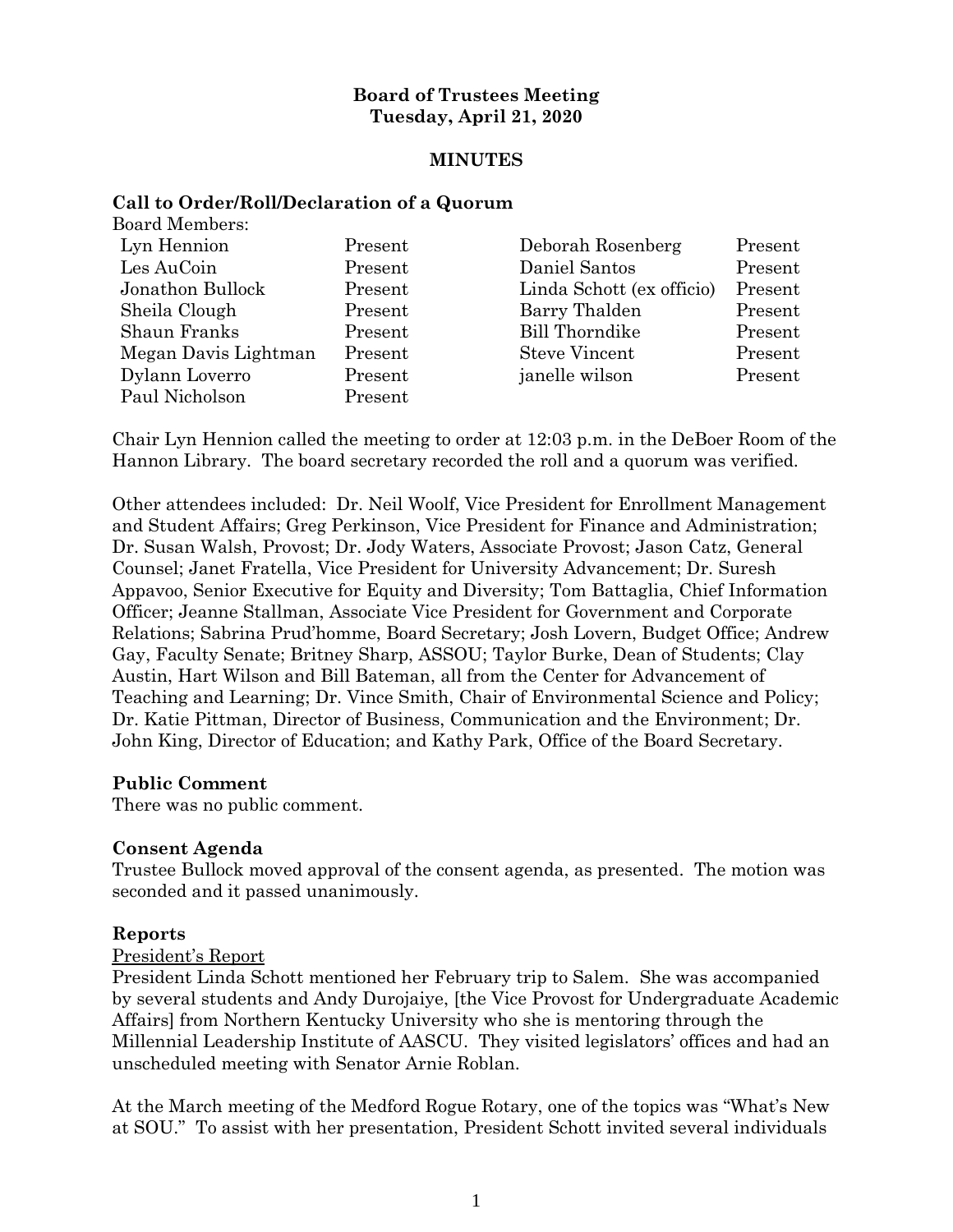who were new to the university or were running new programs.

Turning to the change in operations necessitated by the coronavirus, President Schott said it was a very challenging and emotional time. The university eventually settled into a new normal, which includes remote meetings and an empty campus. In order to stay present for the campus, she has started "Zoom bombing" classes, delivering more messages by video, holding virtual "Visits with the President" (similar to "Cookies with the President") and holding weekly meetings with board leadership.

The leadership team is thinking about the ceremonial life of the campus, especially commencement. Division directors and chairs are considering smaller events that can be held to recognize students. She is committed to giving the class of 2020 a commencement ceremony but does not know when it will happen.

In the short-term, the administration has been focusing on health and safety, ensuring student success in the remote environment and finishing the fiscal year with a balanced budget. The administration is looking at operations in the medium- and long-term, which includes reopening the campus. Vice Presidents Neil Woolf and Janet Fratella are leading a reopening group to think through how that would be accomplished. In the long-term, it is probably indisputable that the coronavirus will permanently change higher education; President Schott said she continues to keep abreast of developments and issues in that area.

*Racial Equity and Inclusion Strategies* - President Schott discussed the raciallymotivated incidents that occurred on campus in January. This period of remote delivery altered her plan to hold campus-wide in-person training in the spring term but online training has started. Efforts are being made to create the Multicultural Commons, a space in the student union where all students can feel at home. There is a culturally responsive practices group on campus, as well as a Diversity and Inclusion Committee; those groups will be important as SOU continues its training program. These are first steps but are not the only steps that will be taken. This is ongoing work that must be done and it will never be finished.

*Other General Updates* - Turning to funding issues, which will be discussed in detail later in the meeting, President Schott said the administration has not lost sight of the need for changes to the Student Success and Completion Model (SSCM). She mentioned the upcoming meeting with Ben Cannon and Jim Pinkard from the HECC, in an effort to find common ground; adjustments from the state are being pursued. She said her task force on financial sustainability has taken a backseat to COVID-19 related issues but more meetings are scheduled; she may take a more active role to increase the pace of the task force.

The coronavirus crisis may require rethinking aspects of SOU's strategic plan. President Schott requested the board's approval to skip the detailed progress report scheduled for June. She said the data would still be collected and reported. Then, over the summer, the strategic plan could be reviewed. This would reduce the workload on staff and would enable the type of thoughtful review needed. Trustee Lightman stressed that strategic plans are inherently subject to revision as circumstances change. Trustee Bullock recognized President Schott and the leadership team for their handling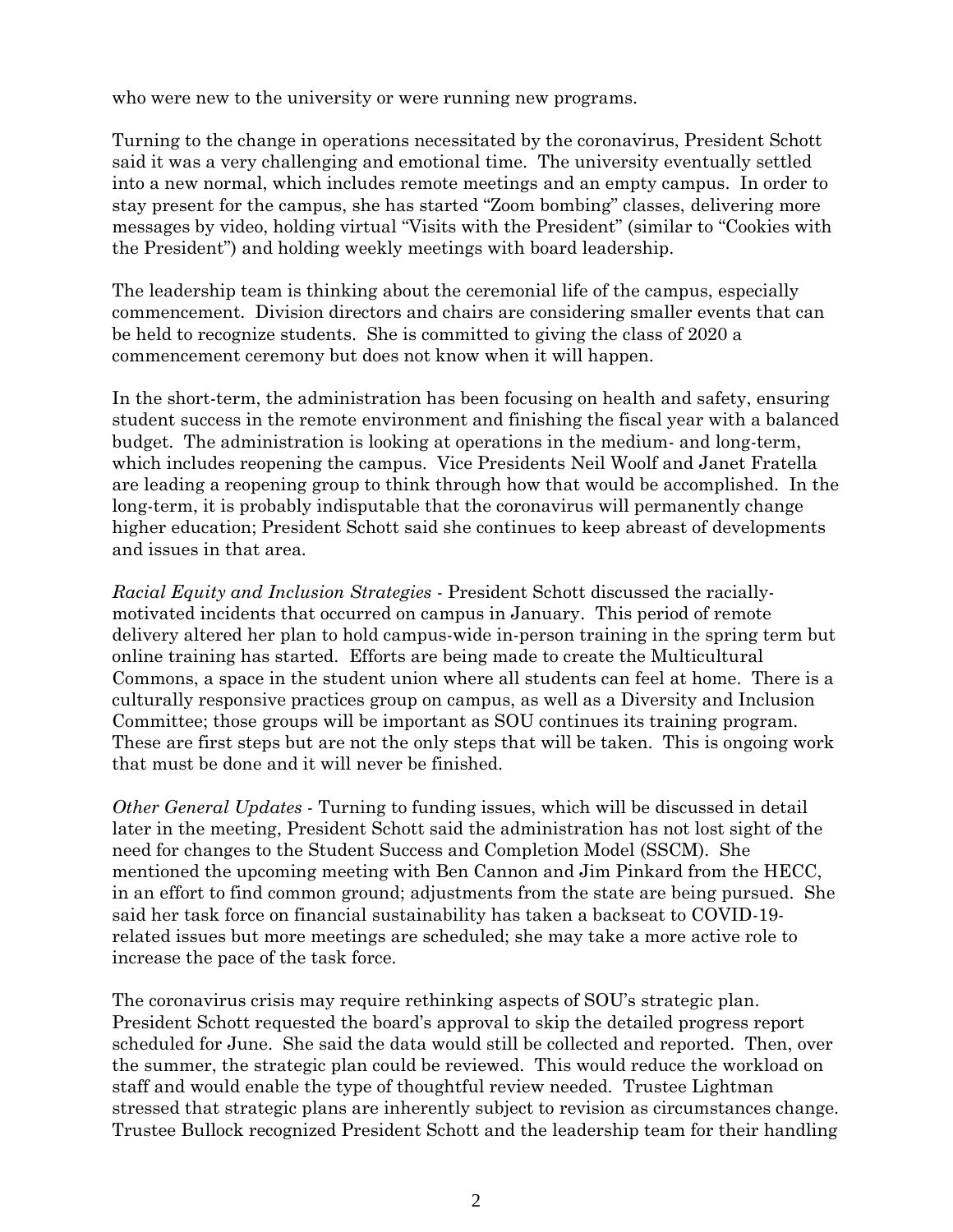of the current situation and expressed his support for delaying the progress report on the strategic plan.

Trustee Thorndike mentioned the importance of regional support and keeping the work of the SOHEC going during the pandemic, which President Schott said was happening. She added that SOU is critical to the economic recovery of the region and that is being mentioned in various circles.

## Board Committee Reports

*Academic and Student Affairs Committee* - Trustee Santos said Provost Susan Walsh reported on the work of the Provost's Council on changes to academic programs and policies and implications related to COVID-19. The committee discussed continuity planning for academics. Over spring break, all spring term classes transitioned to remote delivery; there will be ongoing assessments of the remote delivery process. Plans call for a remote summer session, with the possibility of converting some courses to a hybrid format if the governor relaxes the current restrictions; this also impacts summer residential pre-college youth programs. Dr. Walsh also provided an update on the work of several task forces. Dr. Woolf presented the report on enrollment management and student affairs, mentioning the new customer relationship management system and walking through the dashboard and enrollment updates. Dr. John King presented the updated Educator Equity Plan; the committee reviewed the plan for suitability and recommended it to the full board for approval. There were updates on curriculum, modified operations in student affairs and the proposed egaming academic program. The committee also received a presentation on recent enhancements made to the student employment process.

*Finance and Administration Committee* - Trustee Clough said the board's agenda includes most of the topics the committee covered. Greg Perkinson provided his update; a number of the measures in the dashboard are not looking their best because of COVID-19. The HECC has delayed its discussion on revisions to the SSCM but SOU's representatives pushed to resume those conversations because the current model disadvantages SOU greatly. The committee also received an update on tuition and fees; she said the decision on tuition and fees will be delayed. There was a robust discussion on financial metrics, including those used by the HECC. Mr. Perkinson provided a budget update; there are some budget gaps and challenges.

*Executive and Audit Committee* - Chair Hennion said the committee discussed the board elections process (an action item in the board's meeting) and reviewed authorities and related communication. Ryan Schnobrich provided an internal audit update.

## SOU Faculty Senate Report

Andrew Gay said Faculty Senate passed a resolution supporting Trustee Rosenberg's reappointment to the Board of Trustees. The spring term is a challenge for faculty and Faculty Senate has discussed SOU's response to COVID-19 and passed measures regarding grading options for students. Faculty Senate is reviewing measures regarding the impact of COVID-19 on promotion and tenure and assessing teacher evaluations. Faculty Senate continues its regular work of reviewing curriculum.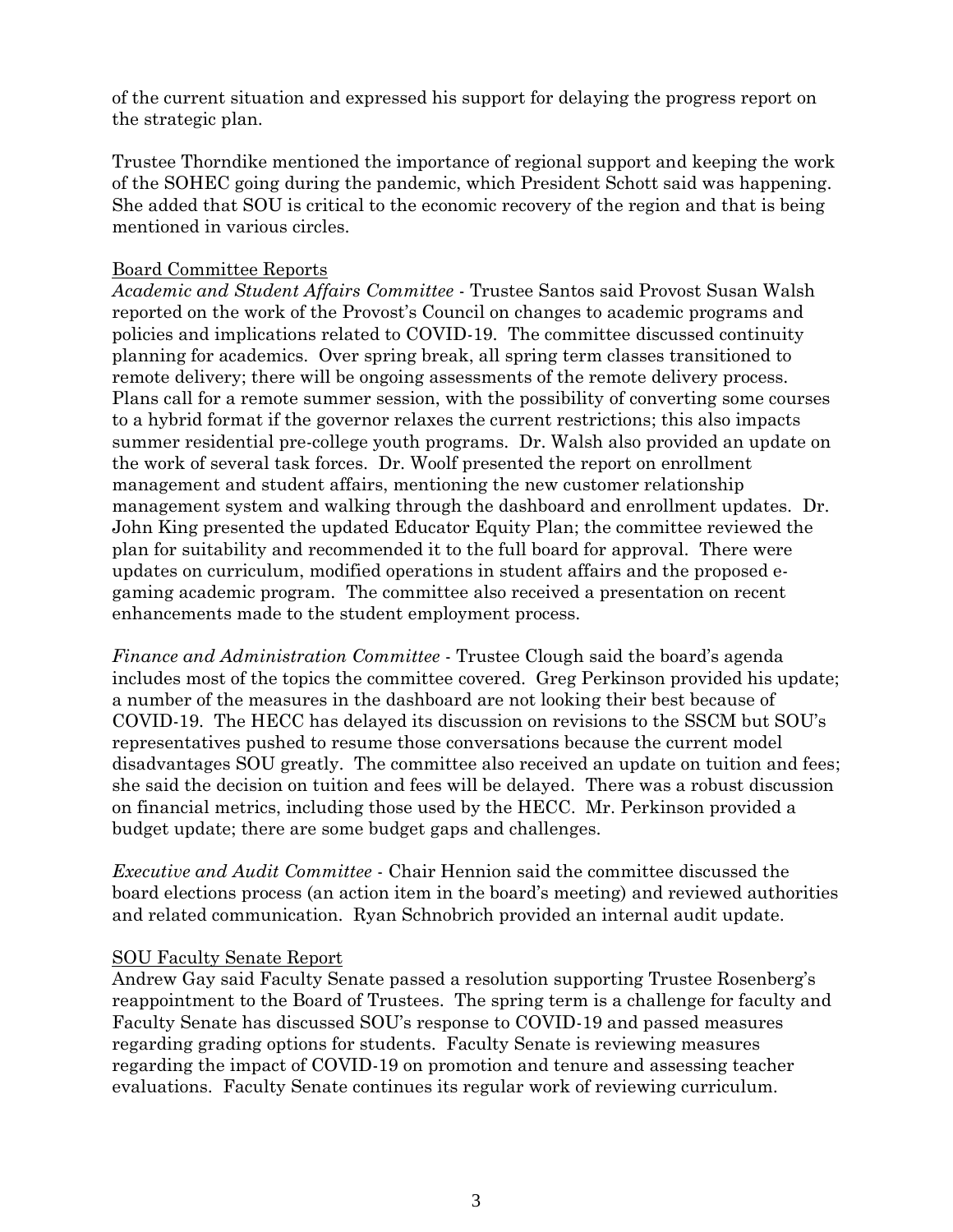Trustee Santos and Vice Chair Nicholson thanked Mr. Gay and all the faculty for the tremendous amount of work that was done to transition to remote delivery.

# **Action, Information and Discussion Items**

COVID-19 Operations Transitions and Update

Providing a status update, Greg Perkinson said the Incident Response Team (IRT) has been meeting daily, is task organized, and is focused on how to maintain the sense of safety and ensuring preparedness to move forward. Perspectives from various stakeholders are represented on the IRT, including the medical field, Oregon Health and Science University, academic and student affairs, housing, logistics, administration and support elements. Much great work has been done.

The previous day was the add/drop deadline as well as the last day for housing residents to petition to break contracts. Mr. Perkinson said revenue from these two areas now should be stable for the spring term. Normally there are about 820 people living in housing; that number will now be between 200-250. Responding to Trustee AuCoin's later inquiry, Mr. Perkinson detailed steps being taken to ensure the residence halls and dining facility are sanitary, healthy and virus-free.

Moving forward, there will be a focus on the transition from modified operations to the new normal. A working group will be formed to work on that.

*Remote Delivery Demonstrations -* Clay Austin discussed changes in pedagogy made to create a different experience for students and have that experience be as good as possible. For example, moving face-to-face classroom discussion to an online format has enabled student engagement; students have time to research the issues and prepare their contributions ahead of time. Additionally, students who may be shy in face-toface discussions are more comfortable participating in online discussions. Faculty are utilizing the small group capability of Zoom then bring them back as one large group. Faculty are also thinking of new ways to approach students' assignments.

Hart Wilson said faculty universally were concerned about their students having a good experience and many were worried about their ability to use technology well enough to make that happen. She said she promoted this situation as an opportunity for growth mindset. Bill Bateman added that he has seen remarkable efforts by faculty. There has been a substantial increase in the use of Zoom and innovative ways of using it.

Dr. Walsh and President Schott presented Service Excellence coins to Mr. Austin, Ms. Wilson and Mr. Bateman, praising all of their work in helping the campus transition.

Andrew Gay described his efforts to transition classes in the digital cinema major to a remote delivery format. Additionally, Dr. Katie Pittman provided an overview of the already-online MBA program. In both cases, a positive student experience was reported.

Responding to Trustee Vincent's comments about benefits of online courses, President Schott said that SOU will continue to explore options, as not every learner benefits from the same method of course delivery.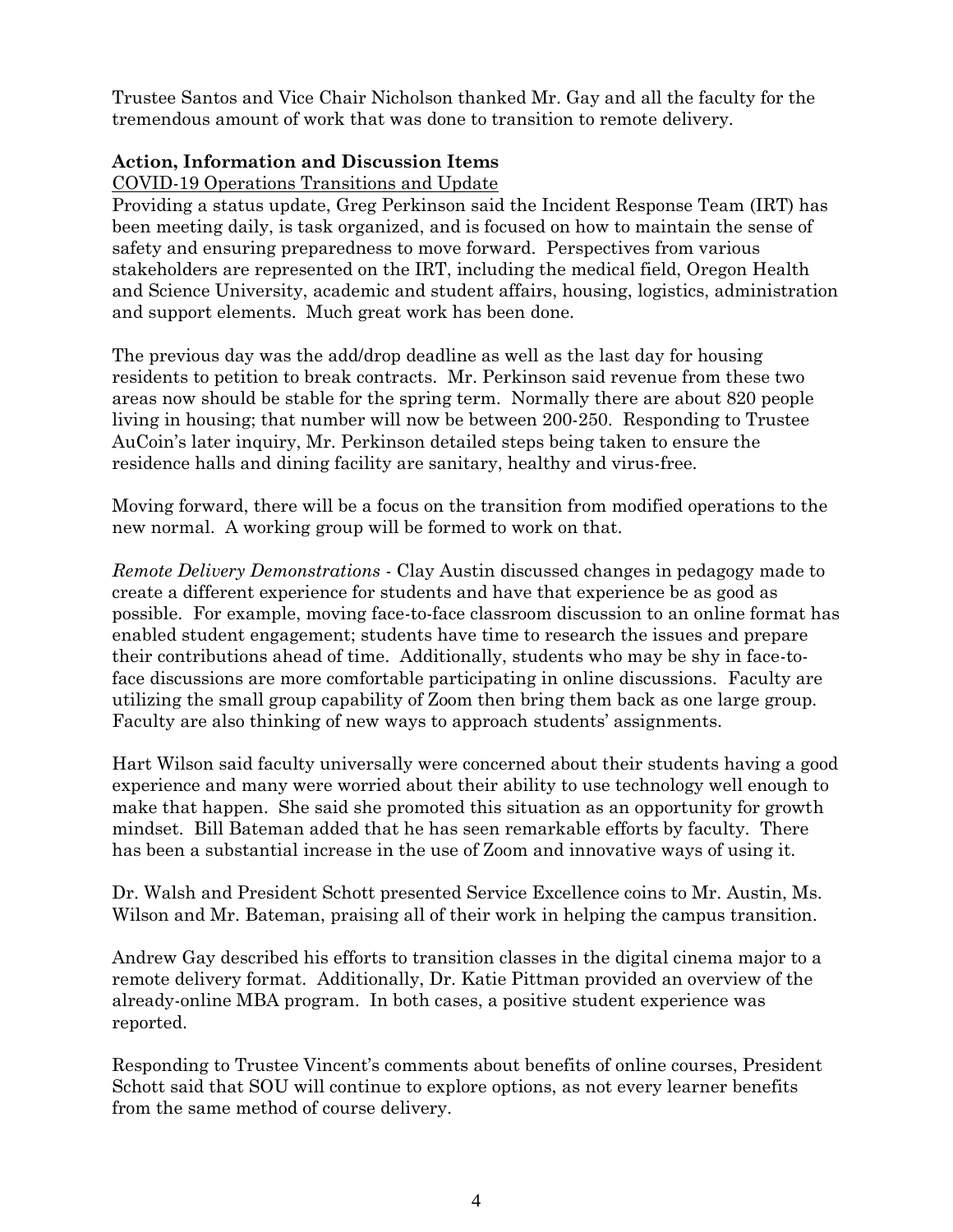## Update on Tuition and Fees for Academic Year 2020-2021

Greg Perkinson said the tuition and fee process has slipped one month and praised the work of the students as they worked through the process. Dr. Susan Walsh mentioned discussions the Tuition Advisory Council (TAC) has had and said they modeled tuition increases from below 5 percent up to 15 percent. She also mentioned the TAC's website where meeting information is posted. The TAC will next focus on its recommendation to the president.

Responding to Trustee Vincent's inquiry about students' reaction to the setting of the student fees, Trustee Loverro said, in discussions with ASSOU, there seems to be some hesitancy about the rate set through the budget setting process, but not the allocations themselves. Some students support and understand the basis for the decision while others feel they should not have to pay for services they do not use.

#### Associated Students of SOU Report

ASSOU President Britney Sharp discussed the upcoming elections, saying applications are currently being taken then the campaigning and voting will be done online.

Regarding student's reactions to the student fees, she said students were happy to see the reduction but were concerned about the impact on student organizations. ASSOU has tried to keep student jobs as much as possible and some have been changed to PEAK jobs. She said ASSOU has been transparent in informing students what the fees are paying for, such as student employment and employees' salaries.

Regarding next year's budget, ASSOU President Sharp said various groups appealed their fee allocation; some appeals were granted while others were not. The National Student Exchange and the Oregon Student Association membership were not funded for next year. ASSOU was hesitant to approve the budget because there was so much uncertainty about the deficit. After Taylor Burke and Josh Lovern provided information to clarify issues, a budget was approved, which was the one she previously presented to the board.

## Preparation of Diverse Educators (Action)

Dr. John King said this is SOU's third iteration of the state-mandated plan. He is required to update the plan and update the board on progress every two years. This is the first time the plan has had state funding: \$60,000 from the Student Success Act. Efforts are made to help to diversify the teacher workforce in K-12 schools so the cultural and linguistic makeup of teachers approximates the makeup of the students in Oregon.

The plan builds on the great work happening in SOU's pre-college youth programs that help provide academic support and college preparation for Latinx students and their families. The Pathway to Teaching plan provides an extra layer of support and incentives for those interested in teaching as a career. This work has contributed to a more-than-doubling of the percentage of culturally, linguistically diverse students coming into SOU's teacher preparation programs. In four years, the numbers have grown from 9 to 24 percent. In order to continue this progress, the plan proposes two new elements: 1) use half of the allocation for matching scholarships with districts and tribal departments of education that will sponsor their diverse para-professionals to get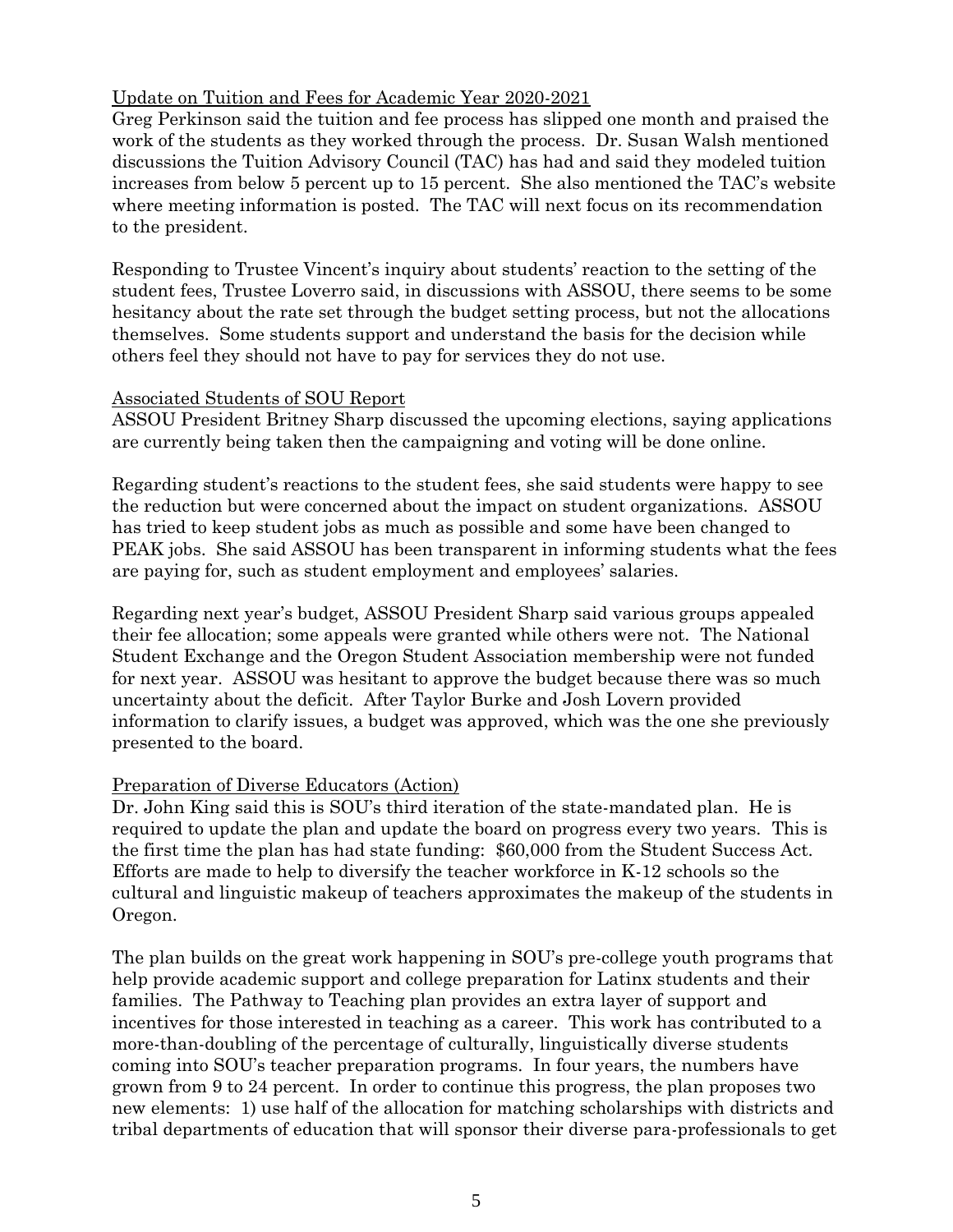licensed as teachers; and 2) provide additional support once students reach the university, with a focus on retention. Each area builds off of a proven model that is working.

Trustee Daniel Santos said the Academic and Student Affairs Committee heard the plan in greater detail yesterday. The plan proves the diversity pipeline is paying off and the committee also was thrilled with the marked improvement in the number of diverse students participating in the educator program. The committee supports enthusiastically and recommends the full board accept the plan for submission as required biannually. Trustee Santos added that President Schott's dedicated efforts with the Oregon tribes, and grants being provided by tribes, are another part of the pipeline.

Responding to Vice Chair Paul Nicholson's question on the engagement of those whose voices the plan is trying to reach, Dr. King described numerous strategies ranging from external meetings with regional superintendents and human resources directors to internal strategies including consulting with representatives from programs for precollege youth, Native American students, and American Samoan students.

Trustee Santos moved that the board approve the plan [The 2020 Southern Oregon Pathway to Teaching: Southern Oregon University Educator Equity Plan] as submitted. Trustee Rosenberg seconded the motion and it passed unanimously.

Chair Hennion thanked Dr. King and his team for the amazing work that's happening.

## Government Relations Update

Jeanne Stallman thanked the trustees who recently made calls to help advocate for certain issues: Chair Hennion and Trustees AuCoin, Santos, Vincent and Bullock.

In federal action, Congress was on the path to approve additional federal funding targeted for small businesses. The next COVID bill might occur in late May and provide support for state and local governments, infrastructure and, hopefully, higher education.

Regarding additional funding for higher education, Ms. Stallman said President Schott wrote a letter to the Oregon delegation, encouraging them to think about the role of regional universities in economic recovery.

At the state level, the CARES Act has been one of the main issues. She said a small part of the funding was allocated to higher education for various purposes. A portion of it was given to governors' offices for education. Trustees made calls to Governor Brown's office advocating for teacher preparation and for support to the universities.

Ms. Stallman said she has been laying the groundwork for challenges ahead: weekly updates to the Southern Oregon delegation, weekly outreach to the governor's office and outreach to some key legislators disposed positively toward SOU.

Looking ahead, she said the May revenue forecast may be followed by a special session in June. The question is whether the legislature will handle the budget gap or if the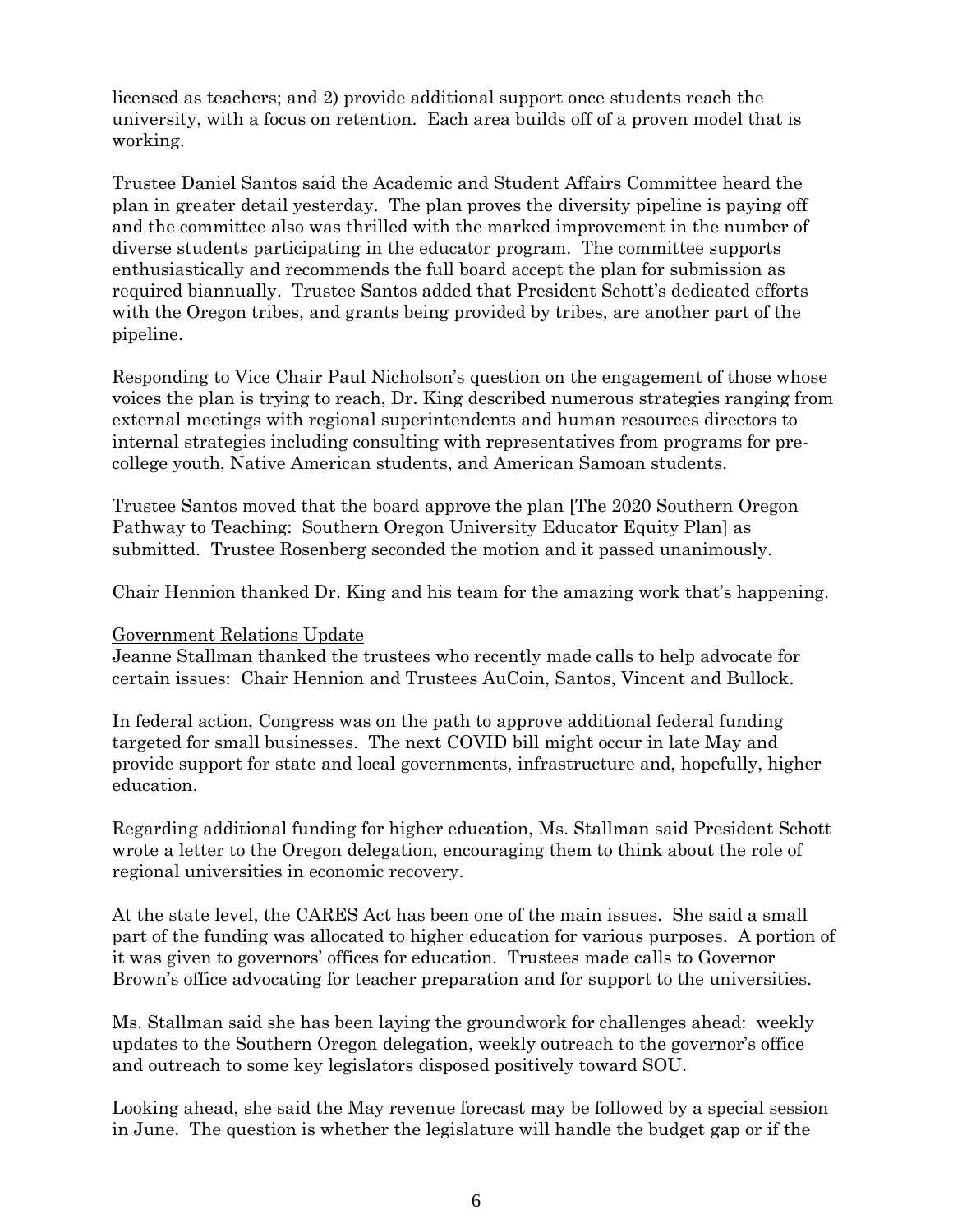governor will allocate the cuts uniformly across state agencies. There also are conversations about reopening the state.

Turning to the HECC, Ms. Stallman said a conversation about the SSCM is scheduled. A team from the seven universities has been working on the consolidated funding request that will be submitted to the HECC; the HECC will then submit its agency request budget to the governor's office. She said SOU is insisting that the consolidated funding request include a statement that the SSCM does not result in equitable results among the universities. Discussion ensued on various approaches for advocating on SOU's behalf for funding.

## Overview of Programming for The Farm at SOU

Dr. Vince Smith said the goal of The Farm is to be more than a farm. It will not only provide food and engage students but also inspire a generation of people to be ecologically committed leaders. The Farm supports SOU's strategic direction III on environmental sustainability.

He then highlighted the work since 2012 that has transitioned The Farm to the successful operation it is today. Dr. Smith mentioned some of the challenges faced, many of which were staffing issues, and the solutions implemented. He reviewed some of the accomplishments made in 2020: 80 new fruit trees were donated; a research vineyard was planted; 30,000 plants have been started so far from seeds that were donated; a Campus Bee Club was created; a dining partnership has been created; a new greenhouse has been built; wetlands are being restored and developed; applications for grants have been submitted; and new partnerships have been developed. He also mentioned curriculum and scholarship work accomplished at The Farm.

Trustee Franks, who was involved in the creation of The Farm, said it has been a catalyst for many good things that have happened. Trustee Thalden said it was the students who inspired him and his wife to get involved.

Responding to Trustee Vincent's inquiry, Dr. Smith mentioned some of the recruiting benefits The Farm offers, including more courses in the sustainable food system, a micro-certificate in that area, and a proposal for a new major in sustainability.

# Higher Education Coordinating Commission Update

Jason Catz said he and ASSOU President Sharp have been attending the SSCM work group meetings. The March meeting was adjourned about half way through because of competing demands and higher priorities. At the April meeting, a couple of the members proposed that the work be stopped until the end of June. He and others expressed opposition to that on the principle that this was work the HECC commissioners considered some of their most important work. He stressed that no matter what amount is to be divided, it is essential that it be allocated fairly. The next work group meeting will be in May.

Greg Perkinson reviewed the survey the HECC created to estimate the financial impact COVID-19 is having on the universities. In the short term (the spring term), SOU will have about \$4.5 million in impact. In the longer term (the next academic year), the impact is harder to calculate because there is much uncertainty; the estimate is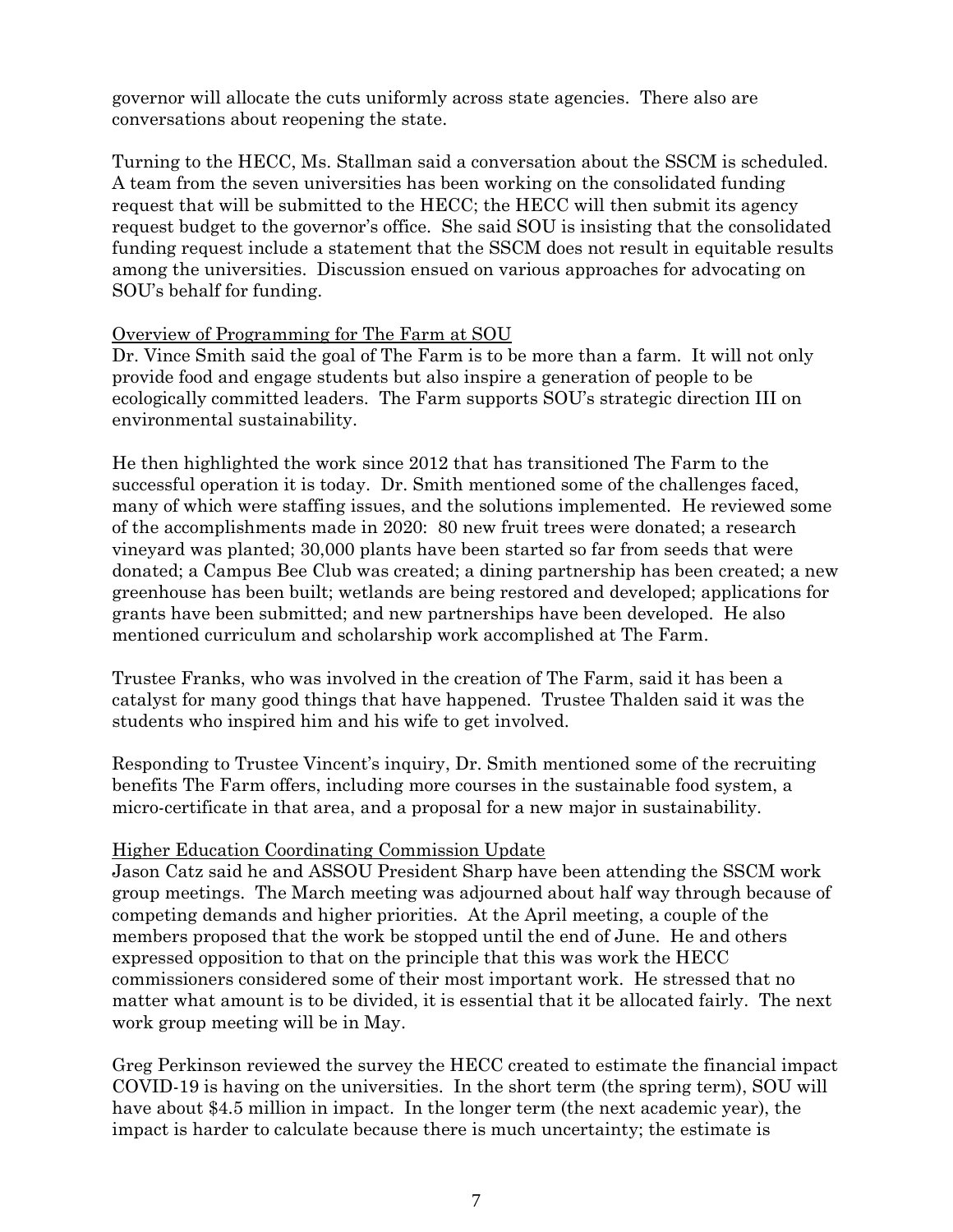currently about \$19 million. Mr. Perkinson cautioned that the effects of COVID-19 could extend well beyond one year.

## Discussion of Financial Metrics

President Schott said the purpose of the metrics is to monitor SOU's financial performance and sustainability. The HECC uses certain metrics and the question is whether the board wants to use additional ones. Greg Perkinson reviewed the three different levels of utilization of metrics: strategic, operational and tactical and thought the board would focus at the strategic level.

The HECC's framework puts metrics into four categories: affordability; revenue, spending and financial stability; efficiency and [return on investment]; and outcomes. Mr. Perkinson said SOU already tracks about 75 percent of the sub-elements in each category. He then reviewed the HECC's Oregon higher education financial snapshot for SOU and the comparative analysis of various metrics for each university, as included in the meeting materials.

Mr. Perkinson reviewed the financial impact of COVID-19 in the categories of lost revenue, additional costs, cost avoidance and recoveries. SOU is capturing actual cost data which will be used to support decisions made and to advocate for reimbursement.

Reviewing the enrollment data the HECC provided, Mr. Perkinson said it refutes the narrative from the HECC that SOU has an enrollment problem.

Trustee Clough reiterated the conversation the Finance and Administration Committee had, saying the HECC will likely continue to use the metrics so SOU cannot push them aside. President Schott added that the next step is to ensure the exercise of the HECC's authority does not infringe on the board's exercise of its authority.

# Budget Update and Review of Pro Forma

Greg Perkinson highlighted recent changes to the pro forma as Josh Lovern modeled different scenarios in the meeting. Mr. Perkinson mentioned the \$1.7 million in funding from the CARES Act; the decrease in revenue from student fees; the projected \$300,000 in savings from the hiring freeze; and benefits from travel that did not occur because of the pandemic. Following the most optimistic approach that could be leveraged based on current data, the current fiscal year could close with an ending fund balance of 8.5 percent in the Education and General (E&G) fund. There are, however, significant negative impacts in auxiliary accounts.

Turning to the cost reduction strategy, Mr. Perkinson said the cost reduction target is now \$3 million. The \$1 million in savings in phase one of the plan has been realized. Phase two of the plan is being implemented to realize savings of \$1.2 million. The savings goal of the new contingency phase is \$.8 million and will be realized through the hiring freeze and short-term reorganization. When all the savings are realized, the result will be a balanced budget, assuming all of the \$1.7 million in CARES Act funding is deposited in the E&G fund.